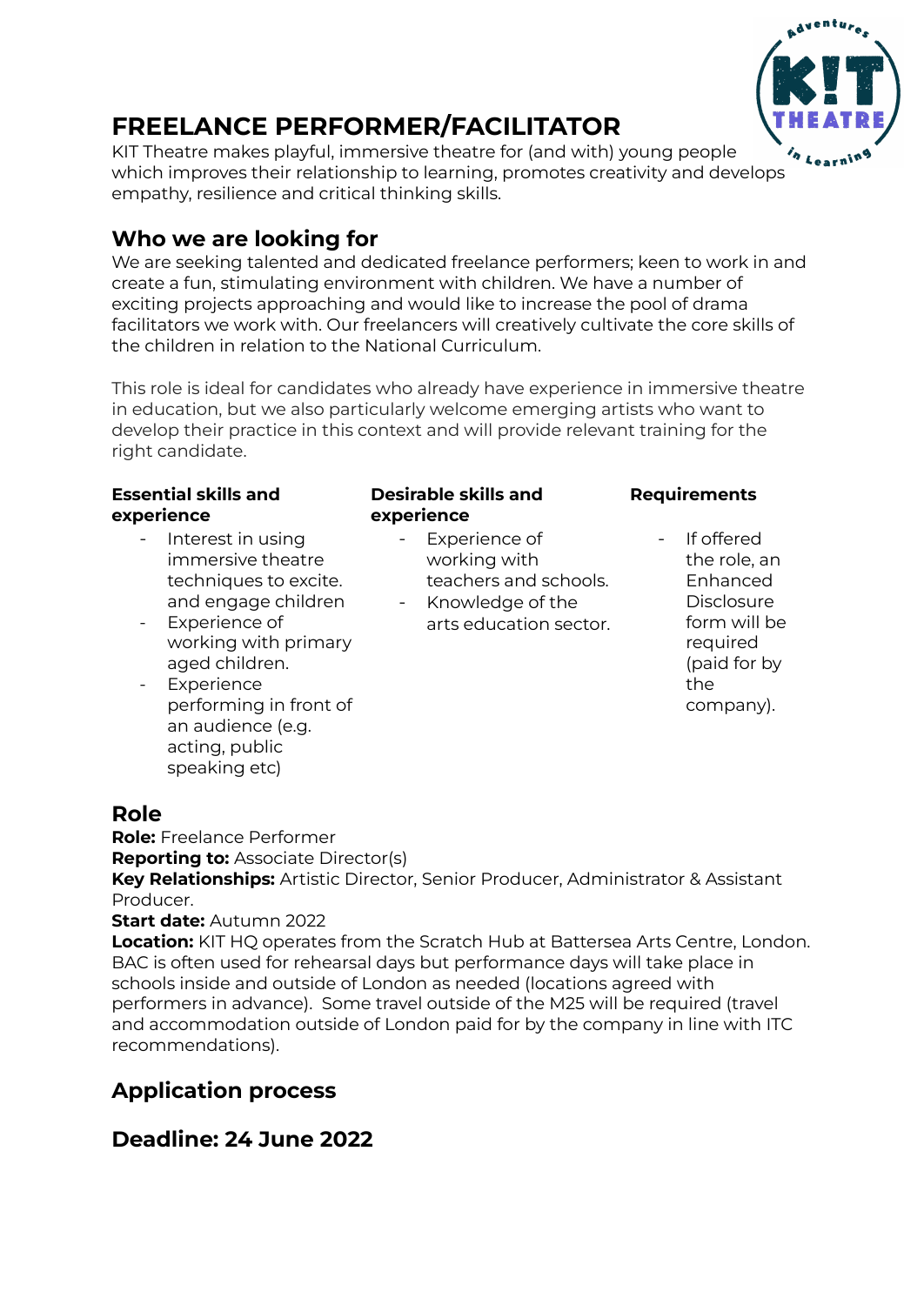To apply, please send us the following:



- CV/Spotlight Link
- Showreel/short video of performance
- Personal statement (up to 1 A4 side) describing your suitability for the position and specifically how your experience matches the essential and desirable skills and experience.
- Please also complete this **Equal [Opportunity](https://docs.google.com/forms/d/e/1FAIpQLSdFKYnHZvN6b9Ls6jlDbQFvYrzKBE0jVNNf2bcfn7zZCzVsvA/viewform?usp=sf_link) Monitoring form.**

Please submit your application by email to **harry@kittheatre.org** with YOUR *NAME, KIT Performer* in the subject title.

We will be holding an **audition workshop** in June/July for successful applicants.

KIT is committed to developing positive policies to promote equal opportunities in employment and to prohibit unlawful or unfair discrimination on the grounds of an applicant's ethnic origin, age, or disability. In order to ensure that these policies are being carried out, and for no other purpose, all applicants are asked to complete the online monitoring form.

If you have any questions regarding this or any other aspect of this role, please email Elin Williams (Senior Producer): **elin@kittheatre.org.**

### **Company Context**

KIT was founded in 2015. At the heart of our practice are Adventures in Learning (AiL), interactive stories which erupt unexpectedly in classrooms and cultural spaces and combine immersive theatre and game mechanics to make an impact.

Since 2015 KIT has delivered AiL to over 6,000 pupils and collaborated with teachers across schools in London, Birmingham, Essex, Manchester and Scarborough. KIT is committed to delivering work to young people in the UK where need is greatest. We know that for many young people, school represents their best opportunity for creative and cultural experiences, and so we focus our recruitment on state schools with a high proportion of disadvantaged pupils.

#### **Key Projects (what you will be involved in):**

**Inspiration Days**: Launching curriculum topics or consolidating learning by casting pupils as heroes in one-day missions. KIT's dynamic in-character performers facilitate the whole day with a variety of drama and focused writing activities. You can watch a film about Inspiration Days [here](https://www.youtube.com/watch?v=xm1oROvhdH8&feature=youtu.be).

**Text-based Adventures**: Using core texts as stimulus with activities exploring the themes of the book. A character from the book makes unexpected contact with the class and sends weekly messages over 4-6 weeks, with a finale event taking place when the character visits the school.

**Takeovers:** Weeklong adventures that engage a whole school. Normal classes are suspended, and all pupils are immersed in KIT's narrative for a week. The week involves performances, drama workshops and teacher-led activities.